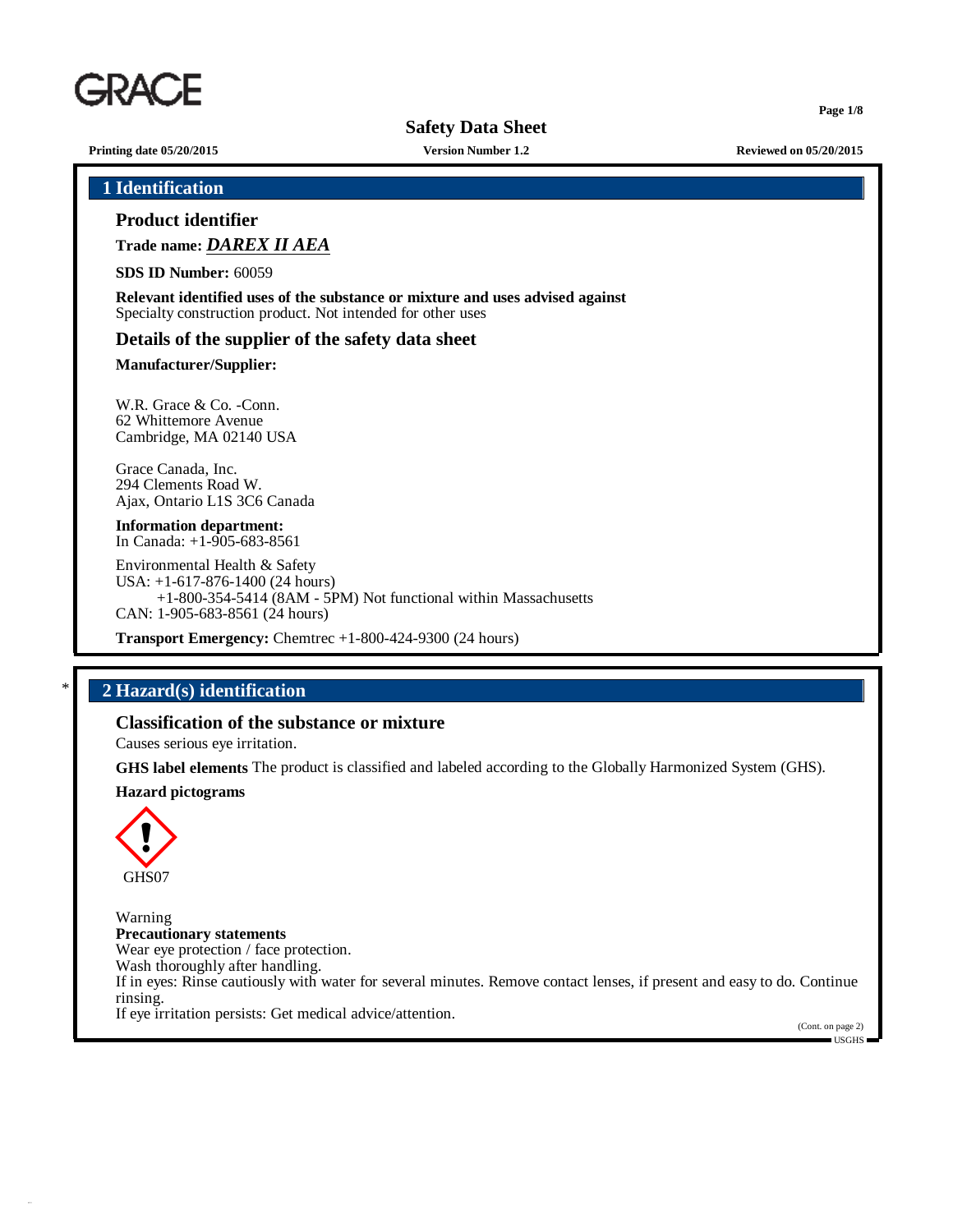## **Trade name:** *DAREX II AEA*

**NFPA ratings (scale 0 - 4)**

1 1  $\overline{0}$ Health  $= 1$  $Fire = 1$ Reactivity  $= 0$ 

## **HMIS-ratings (scale 0 - 4)**

**HEALTH**  FIRE REACTIVITY  $\boxed{0}$  Reactivity = 0 2 1 Health  $= 2$  $Flammability = 1$ 

# **Other hazards**

**Results of PBT and vPvB assessment**

**PBT:** Not applicable. **vPvB:** Not applicable.

# \* **3 Composition/information on ingredients**

## **Chemical characterization: Mixtures**

**Description:** Mixture of the substances listed below with additional nonhazardous ingredients.

**Hazardous components:**

 $61790-45-2$  Fatty acids, tall-oil, sodium salt  $\qquad \qquad$  2.0-5.0%

61790-44-1 Fatty acids, tall oil, potassium salts 2.0-5.0%

**Additional information:** For the wording of the listed risk phrases refer to section 16.

## \* **4 First-aid measures**

### **Description of first aid measures**

#### **General information:**

Get medical advice/attention if you feel unwell.

#### **After inhalation:**

Supply fresh air. If required, provide artificial respiration. Keep patient warm. Consult doctor if symptoms persist.

#### **After skin contact:**

Immediately wash contaminated skin with soap or mild detergent and water. If this chemical soaks clothing, immediately remove clothing and wash skin.

#### **After eye contact:**

Rinse opened eye for several minutes under running water.

Rinse cautiously with water for several minutes.

Seek immediate medical advice.

#### **After swallowing:**

Wash out mouth with water

Do not induce vomiting; immediately call for medical help.

Never give anything by mouth to an unconscious person.

(Cont. on page 3) USGHS

(Cont. from page 1)

**Page 2/8**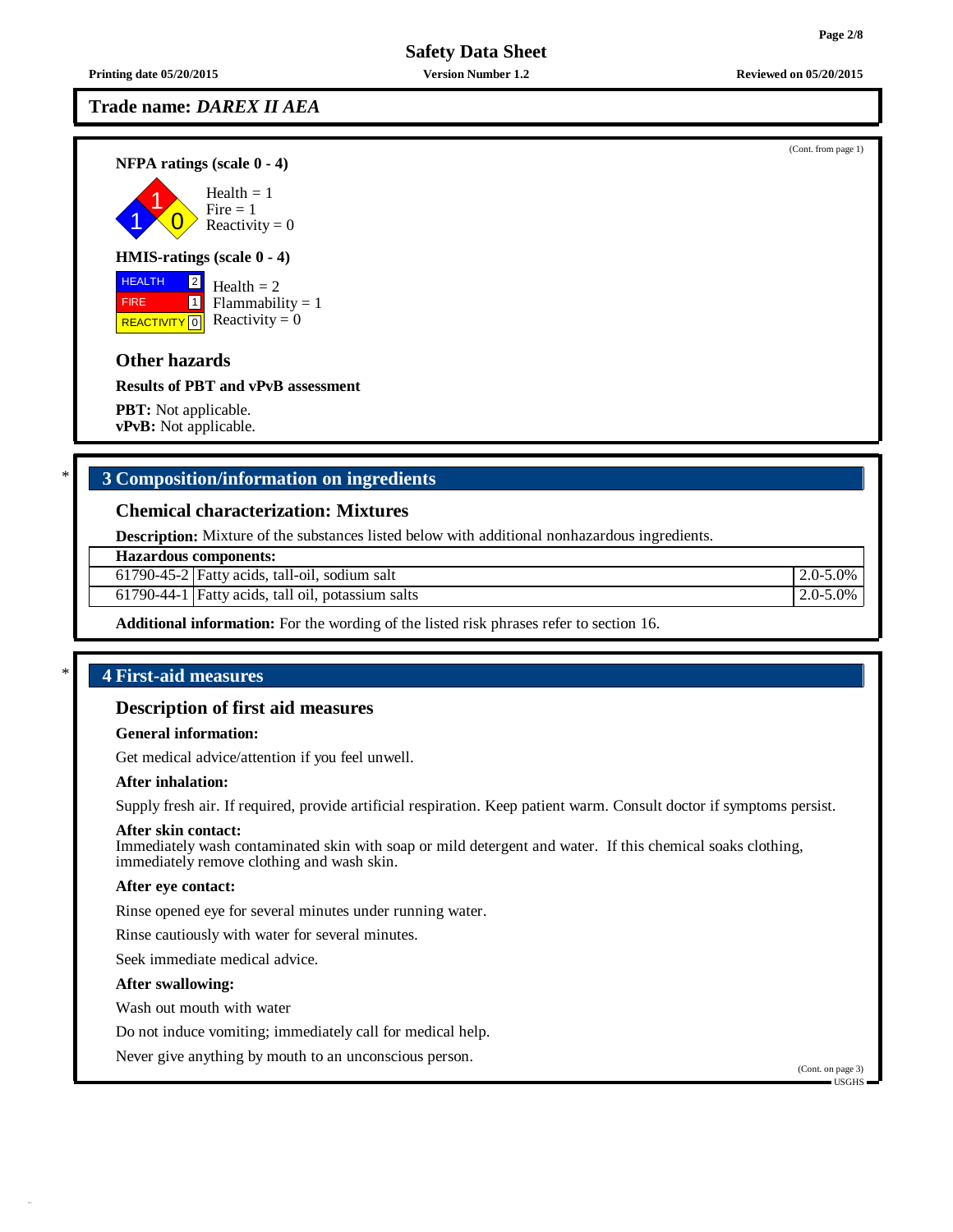## **Trade name:** *DAREX II AEA*

## **Information for doctor:**

**Most important symptoms and effects, both acute and delayed** No further relevant information available.

**Indication of any immediate medical attention and special treatment needed** No further relevant information available.

## **5 Fire-fighting measures**

**Special hazards arising from the substance or mixture** No further relevant information available.

**Additional information** Collect contaminated fire fighting water separately. It must not enter the sewage system.

## **6 Accidental release measures**

## **Personal precautions, protective equipment and emergency procedures**

Wear protective equipment. Keep unprotected persons away.

### **Methods and material for containment and cleaning up:**

Contain and/or absorb spill with inert material (i.e. sand, vermiculite) then place in a suitable container.

Sweep up spilled product into receptacles.

Dispose contaminated material as waste according to section 13 of the SDS.

#### **Reference to other sections**

See Section 7 for information on safe handling.

See Section 8 for information on personal protection equipment.

See Section 13 for disposal information.

## \* **7 Handling and storage**

## **Handling:**

#### **Precautions for safe handling**

Open and handle receptacle with care. Avoid contact with eyes, skin and clothing. Do not take internally. Practice good personal hygiene to avoid ingestion. Use only with adequate ventilation. Wash clothing before reuse. FOR PROFESSIONAL USE ONLY. KEEP OUT OF CHILDREN'S REACH.

**Information about protection against explosions and fires:** No special measures required.

### **Conditions for safe storage, including any incompatibilities**

**Storage:**

**Information about storage in one common storage facility:** No special measures required.

**Further information about storage conditions:** Keep receptacle tightly sealed.

**Specific end use(s)** No further relevant information available.

USGHS (Cont. on page 4)

(Cont. from page 2)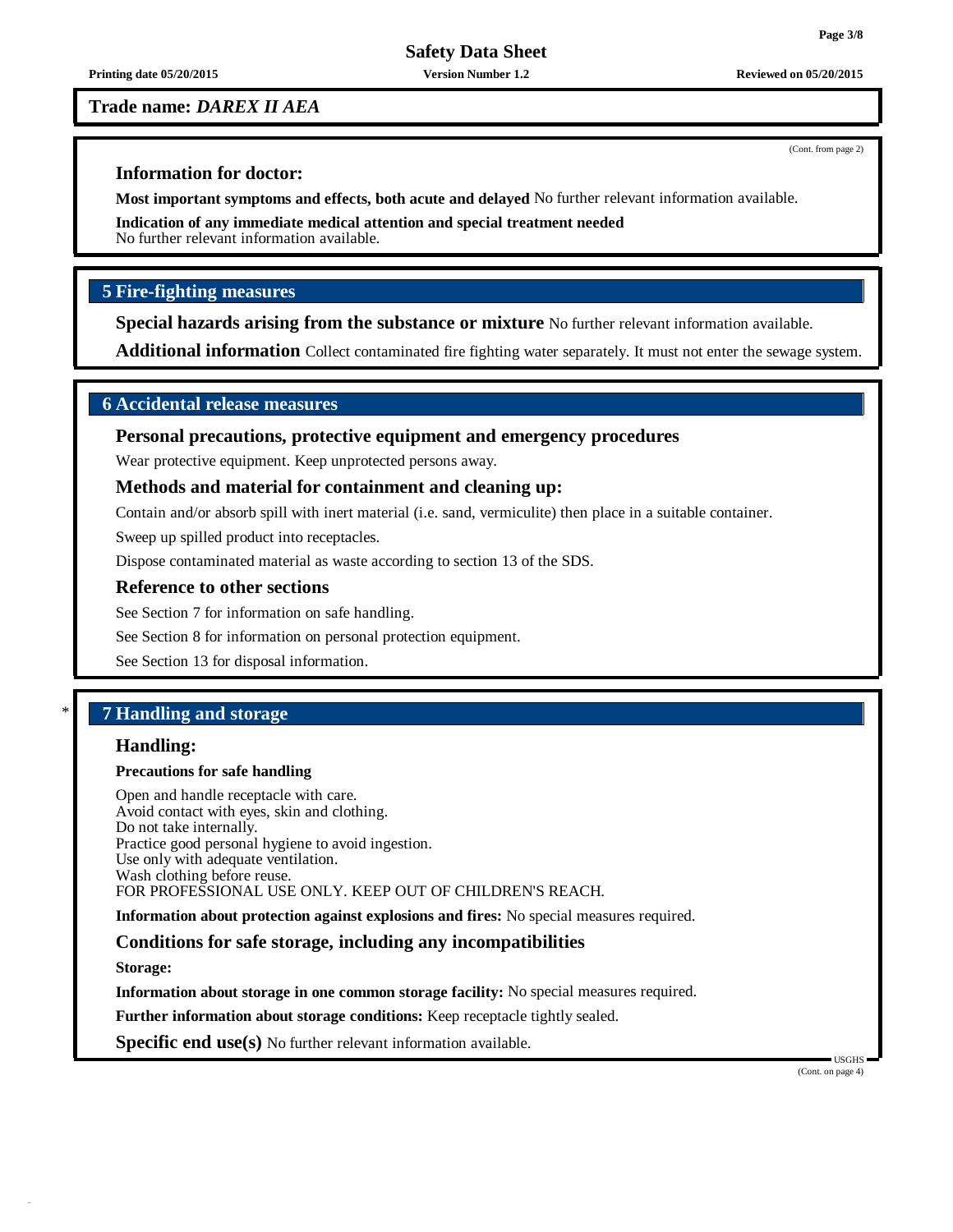**Printing date 05/20/2015 Version Number 1.2 Reviewed on 05/20/2015**

**Trade name:** *DAREX II AEA*

(Cont. from page 3)

**Page 4/8**

## \* **8 Exposure controls/personal protection**

**Additional information about design of technical systems:** No further data; see item 7.

#### **Control parameters**

#### **Components with limit values that require monitoring at the workplace:**

The product does not contain any relevant quantities of materials with critical values that have to be monitored at the workplace.

**Additional information:** The lists that were valid during the creation were used as basis.

#### **Exposure controls**

**Personal protective equipment:**

#### **General protective and hygienic measures:**

Avoid contact with the eyes and skin.

The usual precautionary measures for handling chemicals should be followed.

#### **Breathing equipment:**

Respiratory protection is not normally required. However, a chemical cartridge respirator with organic vapor cartridge and a prefilter for dusts/mists is required at or above the applicable exposure limits (consult exposure guidelines). If no limits exist, use an approved respirator whenever a vapor or mist is generated or if respiratory irritation occurs. Supplied air respirator (SCBA) is required at exposure levels above the capabilities of a chemical cartridge respirator.

#### **Protection of hands:**

Gloves should be worn to prevent skin contact and should be impermeable and resistant to the product. Rubber or other impervious gloves should be worn to prevent skin contact.

#### **Material of gloves**

Gloves should be worn to prevent skin contact and should be impermeable and resistant to the product.

#### **Eye protection:**



Safety glasses with side shield protection.

Safety glasses with side shields should be worn to prevent contact due to splashing. Under high vapor mist concentrations, tightly sealed goggles should be worn.



A face shield should also be worn if there is potential exposure to splash or spray.

#### **Body protection:**

Protective work clothing

Use personal protective equipment as required.

Take off contaminated clothing and wash before reuse.

## \* **9 Physical and chemical properties**

## **Information on basic physical and chemical properties**

**General Information Appearance:**

Form: Liquid

(Cont. on page 5)

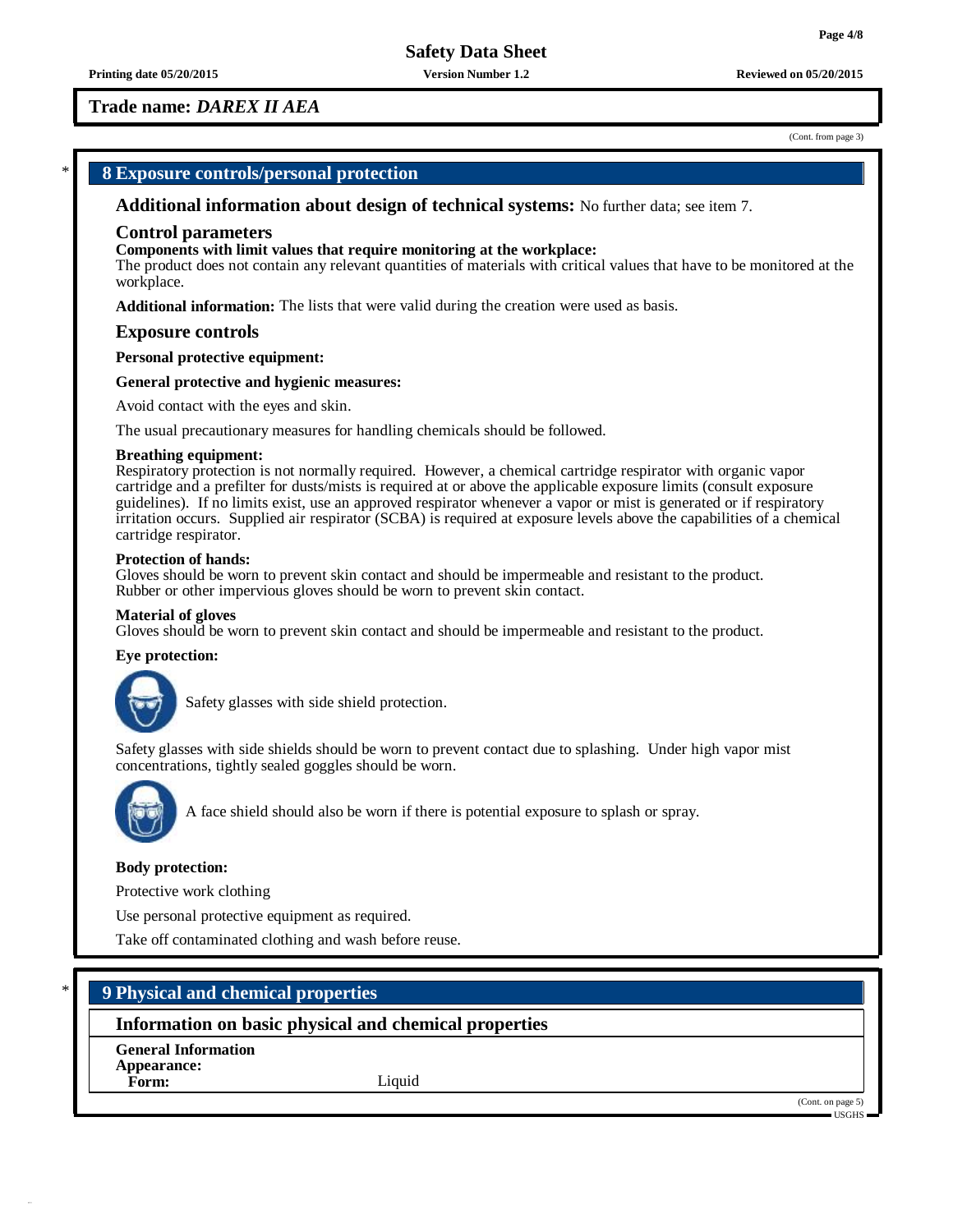**Printing date 05/20/2015 Version Number 1.2 Reviewed on 05/20/2015**

## **Trade name:** *DAREX II AEA*

|                                                                 | (Cont. from page 4)                           |  |  |
|-----------------------------------------------------------------|-----------------------------------------------|--|--|
| Color:                                                          | According to product specification            |  |  |
| Odor:                                                           | Characteristic                                |  |  |
| <b>Odour threshold:</b>                                         | Not determined.                               |  |  |
| pH-value $(\sim)$ at 20 °C (68 °F):                             | 10                                            |  |  |
| <b>Change in condition</b>                                      |                                               |  |  |
| <b>Melting point/Melting range:</b>                             | Undetermined.                                 |  |  |
| <b>Boiling point/Boiling range:</b>                             | Undetermined.                                 |  |  |
| <b>Flash point:</b>                                             | Not applicable.                               |  |  |
| <b>Flammability (solid, gaseous):</b>                           | Not applicable.                               |  |  |
| Decomposition temperature:                                      | Not determined.                               |  |  |
| Auto igniting:                                                  | Product is not selfigniting.                  |  |  |
| Danger of explosion:                                            | Product does not present an explosion hazard. |  |  |
| <b>Explosion limits:</b>                                        |                                               |  |  |
| Lower:                                                          | Not determined.                               |  |  |
| Upper:                                                          | Not determined.                               |  |  |
| VOC Content (max):                                              | Not determined.                               |  |  |
| Vapor pressure:                                                 | Not determined.                               |  |  |
| Density: (~) at 20 $^{\circ}$ C (68 $^{\circ}$ F)               | $1$ g/cm <sup>3</sup> (8.345 lbs/gal)         |  |  |
| <b>Relative density</b>                                         | Not determined.                               |  |  |
| <b>Vapour density</b>                                           | Not determined.                               |  |  |
| <b>Evaporation rate</b>                                         | Not determined.                               |  |  |
| Solubility in / Miscibility with                                |                                               |  |  |
| Water:                                                          | Not miscible or difficult to mix.             |  |  |
| <b>Partition coefficient (n-octanol/water):</b> Not determined. |                                               |  |  |
| <b>Viscosity:</b>                                               |                                               |  |  |
| Dynamic:                                                        | Not determined.                               |  |  |
| Kinematic:                                                      | Not determined.                               |  |  |
| Molecular weight                                                | Not applicable.                               |  |  |
| <b>Other information</b>                                        | No further relevant information available.    |  |  |

# \* **10 Stability and reactivity**

**Reactivity** Stable under normal conditions.

**Chemical stability**

**Thermal decomposition:** No decomposition if used according to specifications.

**Conditions to avoid** No further relevant information available.

**Incompatible materials:** No further relevant information available.

**Hazardous decomposition products:** Carbon monoxide and carbon dioxide

**Additional information:** See section 7 for information on handling, storage and conditions to be avoided.

USGHS (Cont. on page 6)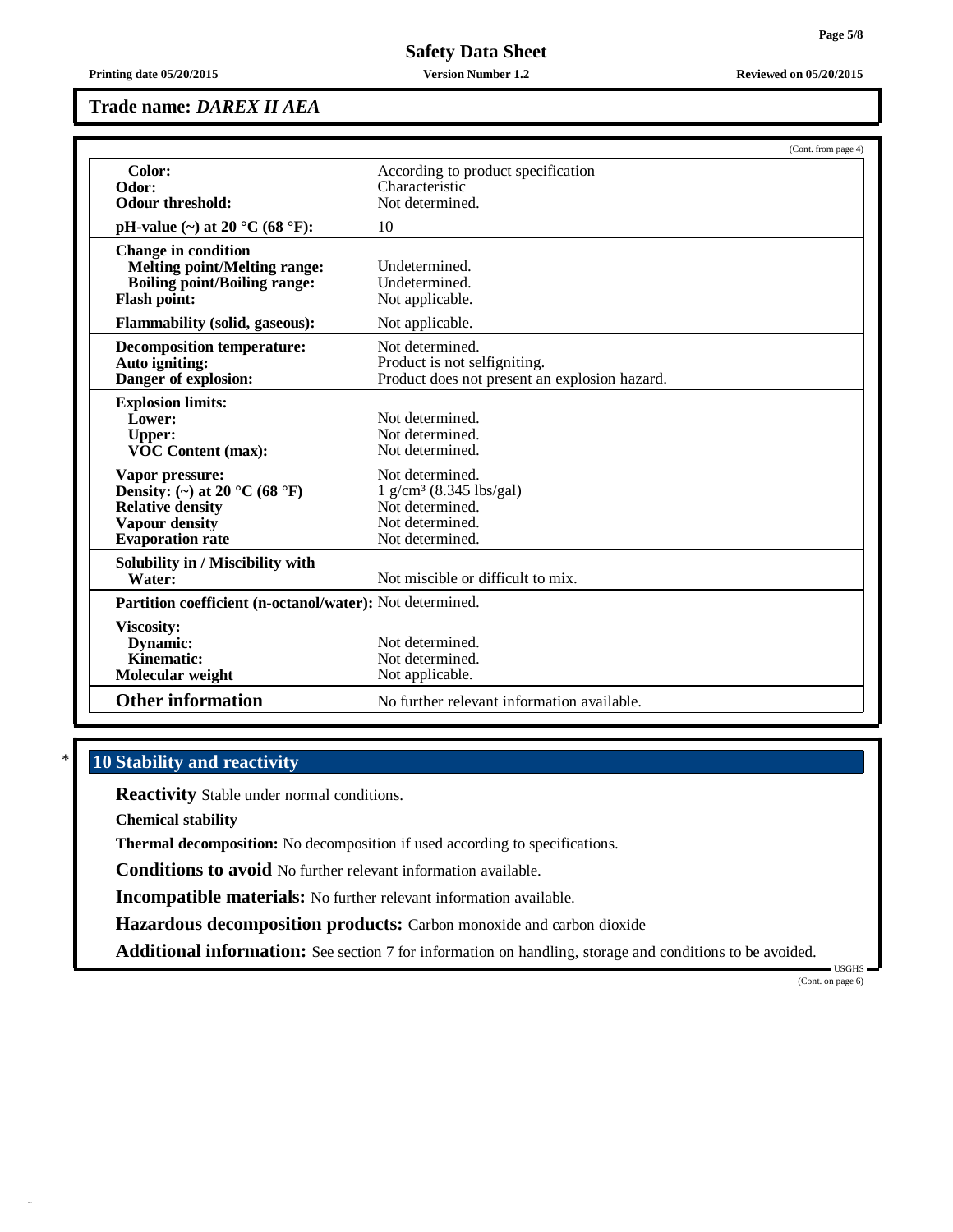**Trade name:** *DAREX II AEA*

(Cont. from page 5)

**Page 6/8**

## \* **11 Toxicological information**

## **Information on toxicological effects**

**Acute toxicity:**

**Primary irritant effect:**

**on the skin:** No irritating effect expected

**on the eye:** Causes serious eye irritation.

**inhalation:** No irritating effect expected

**Additional toxicological information:**

**Carcinogenic categories**

**IARC (International Agency for Research on Cancer) Human Carcinogenicity:**

**Group 1- Positive, Group 2A- Probable, Group 2B- Possible, Group 3- Not Classifiable**

None of the ingredients is listed.

**NTP (National Toxicology Program)**

**K–Known to be carcinogenic, R–May reasonably be anticipated to be carcinogenic**

None of the ingredients is listed.

**OSHA-Ca (Occupational Safety & Health Administration)**

None of the ingredients is listed.

## \* **12 Ecological information**

## **Toxicity**

**Aquatic toxicity:** No further relevant information available.

**Persistence and degradability** No further relevant information available.

**Behavior in environmental systems:**

**Bioaccumulative potential** No further relevant information available.

**Mobility in soil** No further relevant information available.

### **Additional ecological information:**

**General notes:** Not known to be hazardous to water.

## **Results of PBT and vPvB assessment**

**PBT:** Not applicable. **vPvB:** Not applicable.

**Other adverse effects** No further relevant information available.

## **13 Disposal considerations**

**Waste treatment methods** Comply with Federal, State and local regulations.

**Recommendation:**



Must not be disposed of together with household garbage. Do not allow product to reach sewage system.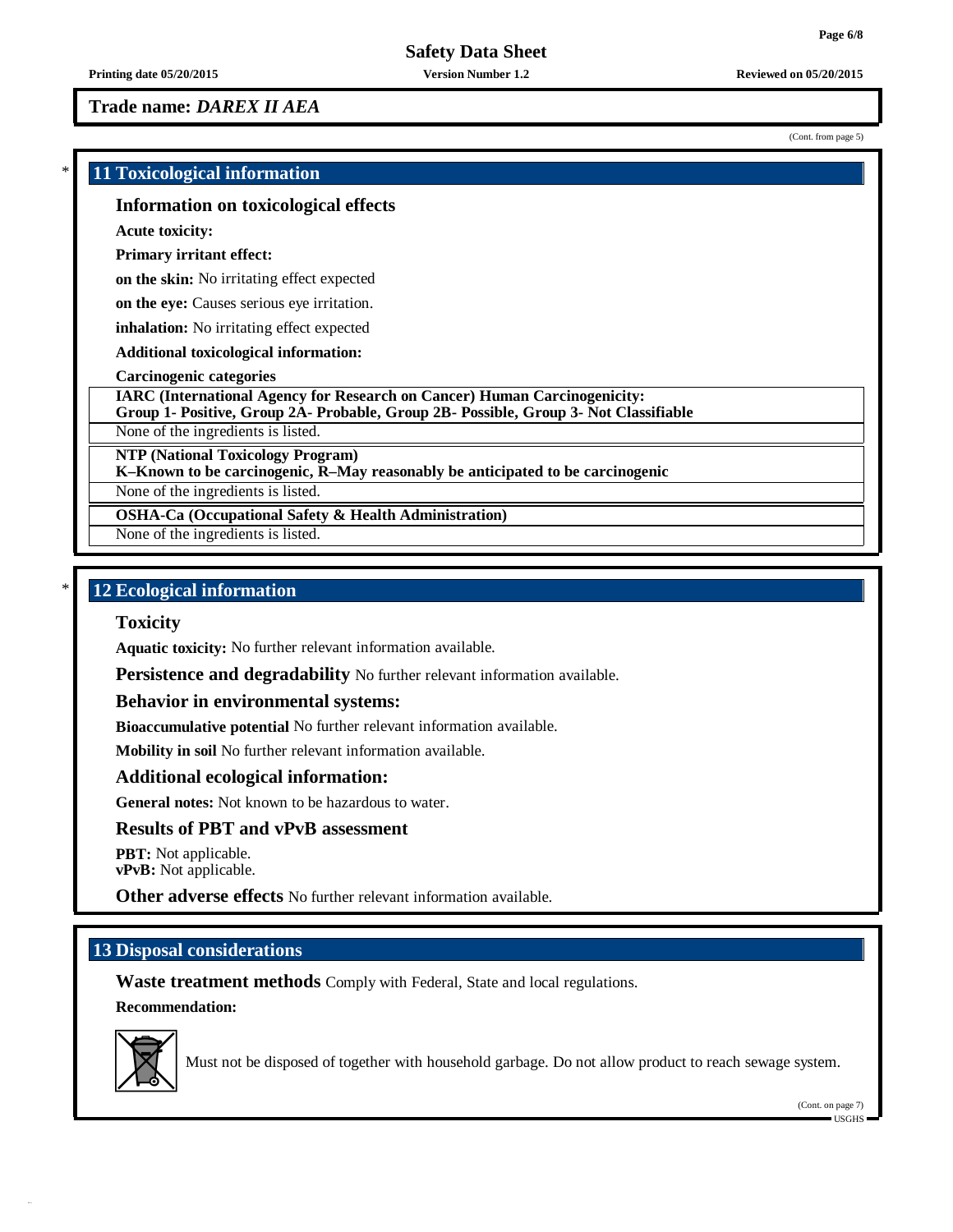**Printing date 05/20/2015 Version Number 1.2 Reviewed on 05/20/2015**

**Trade name:** *DAREX II AEA*

# **Uncleaned packagings:**

**Recommendation:** Disposal must be made according to official regulations.

| <b>14 Transport information</b>                           |                                                                                                                 |  |
|-----------------------------------------------------------|-----------------------------------------------------------------------------------------------------------------|--|
| <b>UN-Number</b><br>DOT, ADR, ADN, IMDG, IATA             | Not applicable.                                                                                                 |  |
| UN proper shipping name<br>DOT, ADR, ADN, IMDG, IATA      | Not applicable.                                                                                                 |  |
| <b>Transport hazard class(es)</b>                         |                                                                                                                 |  |
| DOT, ADR, ADN, IMDG, IATA<br><b>Class</b>                 | Not applicable.                                                                                                 |  |
| <b>Packing group</b><br>DOT, ADR, IMDG, IATA              | Not applicable.                                                                                                 |  |
| <b>Environmental hazards:</b><br><b>Marine pollutant:</b> | N <sub>0</sub>                                                                                                  |  |
| <b>Special precautions for user</b>                       | Not applicable.                                                                                                 |  |
|                                                           | <b>Transport/Additional information:</b> Not classified as a dangerous good for transport by road, rail or air. |  |
| <b>DOT</b><br><b>Remarks:</b>                             | Not Regulated.                                                                                                  |  |

# \* **15 Regulatory information**

| Section 302/304 (extremely hazardous substances):                                            |                |                   |  |
|----------------------------------------------------------------------------------------------|----------------|-------------------|--|
| None of the ingredients is listed.                                                           |                |                   |  |
| Section 313 Reportable Ingredients (Chemicals present below reporting threshold are exempt): |                |                   |  |
| None of the ingredients is listed.                                                           |                |                   |  |
| <b>SARA Section 312/Tier I &amp; II Hazard Categories:</b>                                   |                |                   |  |
| Health Immediate (acute)                                                                     | Yes            |                   |  |
| Health Delayed (chronic)                                                                     | Yes            |                   |  |
| Flammable                                                                                    | N <sub>0</sub> |                   |  |
| Reactive                                                                                     | N <sub>0</sub> |                   |  |
| Pressure                                                                                     | N <sub>0</sub> |                   |  |
| <b>North America Chemical Inventory Status</b>                                               |                |                   |  |
| <b>TSCA (Toxic Substances Control Act - United States):</b>                                  |                |                   |  |
| All ingredients are listed or exempt from listing unless otherwise noted below.              |                |                   |  |
| <b>CEPA</b> (Canadian DSL):                                                                  |                |                   |  |
| All ingredients are listed or exempt from listing unless otherwise noted below.              |                |                   |  |
| <b>Right to Know Ingredient Disclosure</b>                                                   |                |                   |  |
| 8002-26-4 Tall Oil                                                                           |                |                   |  |
| 7732-18-5 Water                                                                              |                |                   |  |
|                                                                                              |                | (Cont. on page 8) |  |

(Cont. from page 6)